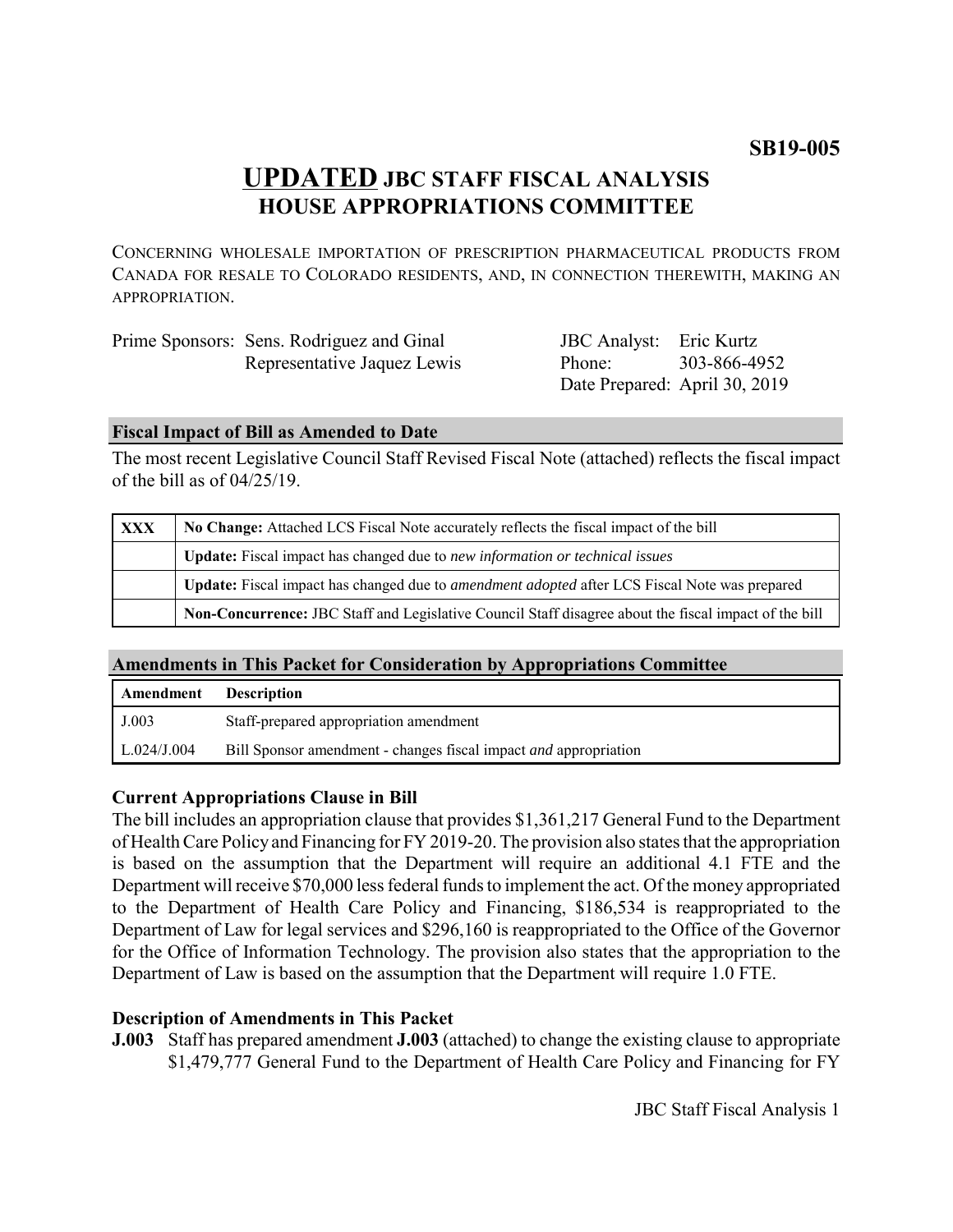## **SB19-005 JBC Staff Analysis**

2019-20. The provision also states that the appropriation is based on the assumption that the Department will require an additional 4.1 FTE and the Department will receive \$70,000 less federal funds to implement the act. Of the money appropriated to the Department of Health Care Policy and Financing, \$186,534 is reappropriated to the Department of Law for legal services and \$296,160 is reappropriated to the Office of the Governor for the Office of Information Technology. The provision also states that the appropriation to the Department of Law is based on the assumption that the Department will require 1.0 FTE.

#### **L.024 and J.004**

Bill Sponsor amendment **L.024** (attached) changes the deadline for contracting with vendors from February 1, 2020, to upon federal approval and prohibits the Department of Health Care Policy and Financing from spending any money to implement the program until the Department receives federal approval. This delays the expected implementation timeline and pushes projected vendor and information technology costs and a portion of the legal services costs into FY 2020-21.

| Fiscal Impact of S.B. 19-005 with L.024 |                |            |                |            |  |  |  |
|-----------------------------------------|----------------|------------|----------------|------------|--|--|--|
|                                         | FY 2019-20     |            | FY 2020-21     |            |  |  |  |
|                                         | <b>Dollars</b> | <b>FTE</b> | <b>Dollars</b> | <b>FTE</b> |  |  |  |
| <b>Personal Services</b>                | \$399,293      | 4.1        | \$479,152      | 5.0        |  |  |  |
| <b>Operating Expenses</b>               | 27,790         |            | 4,750          |            |  |  |  |
| Fund Source Adjustment                  | 0              |            | $\theta$       |            |  |  |  |
| <b>Consulting Services</b>              | 410,000        |            | $\theta$       |            |  |  |  |
| <b>Vendor Costs</b>                     | 0              |            | 1,000,000      |            |  |  |  |
| <b>Information Technology Systems</b>   | 0              |            | 296,160        |            |  |  |  |
| Legal Services                          | 134,719        | 0.7        | 145,082        | 0.8        |  |  |  |
| Public Hearings and Travel              | 0              |            | 31,820         |            |  |  |  |
|                                         |                |            |                |            |  |  |  |
| <b>TOTAL</b>                            | \$971,802      | 4.8        | \$1,956,964    | 5.8        |  |  |  |
| General Fund                            | 1,041,802      |            | 2,026,964      |            |  |  |  |
| <b>Federal Funds</b>                    | (70,000)       |            | (70,000)       |            |  |  |  |

The JBC staff has prepared amendment **J.004** (attached) to provide appropriations consistent with the fiscal impact of L.024. The amendment provides \$1,041,802 General Fund to the Department of Health Care Policy and Financing for FY 2019-20. The provision also states that the appropriation is based on the assumption that the Department will require an additional 4.1 FTE and the Department will receive \$70,000 less federal funds to implement the act. Of the money appropriated to the Department of Health Care Policy and Financing, \$134,719 is reappropriated to the Department of Law for legal services and based on the assumption that the Department of Law will require 0.7 FTE.

### **If L.024 is adopted, then J.004 should be adopted instead of J.003.**